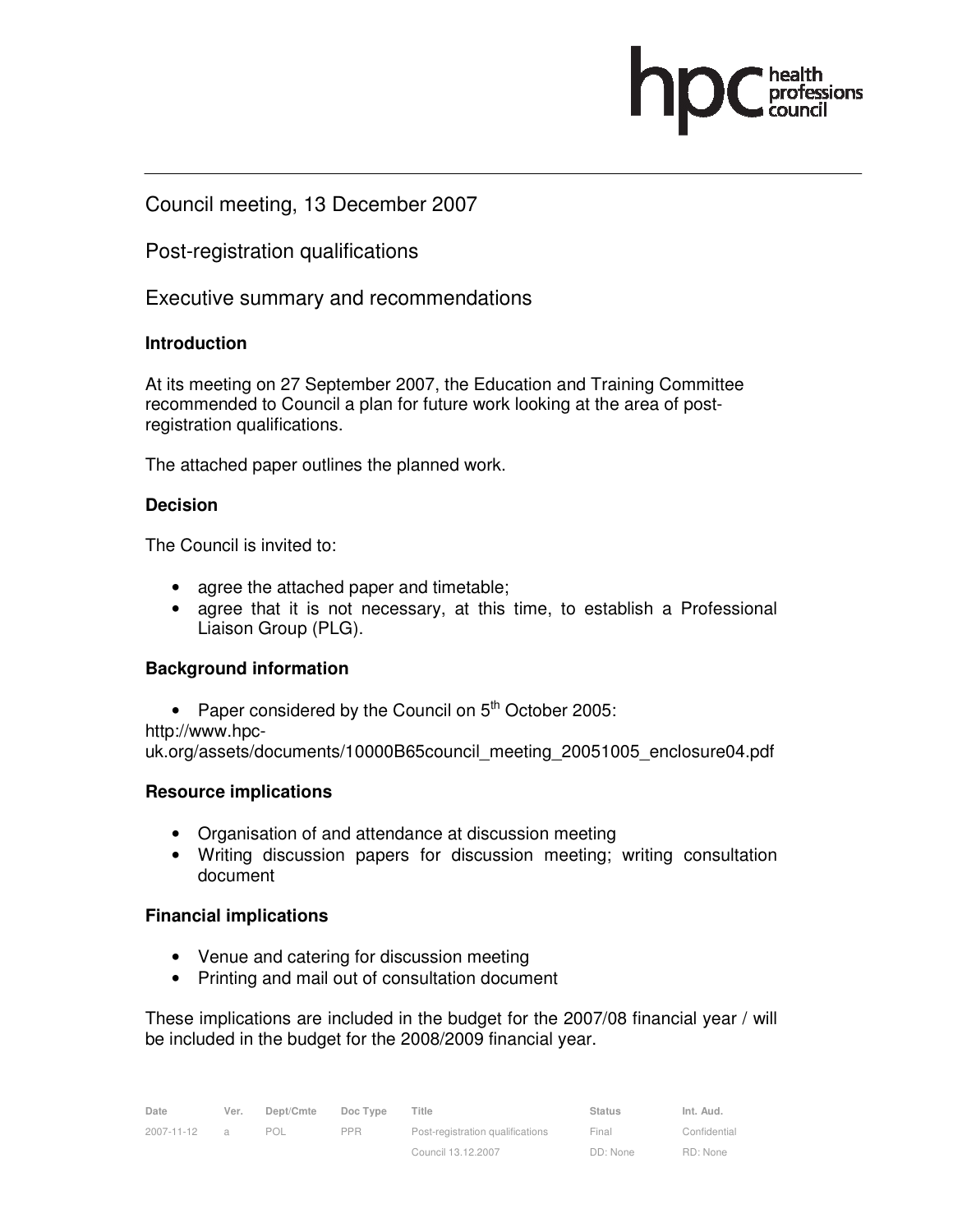# **Appendices**

None

# **Date of paper**

3 December 2007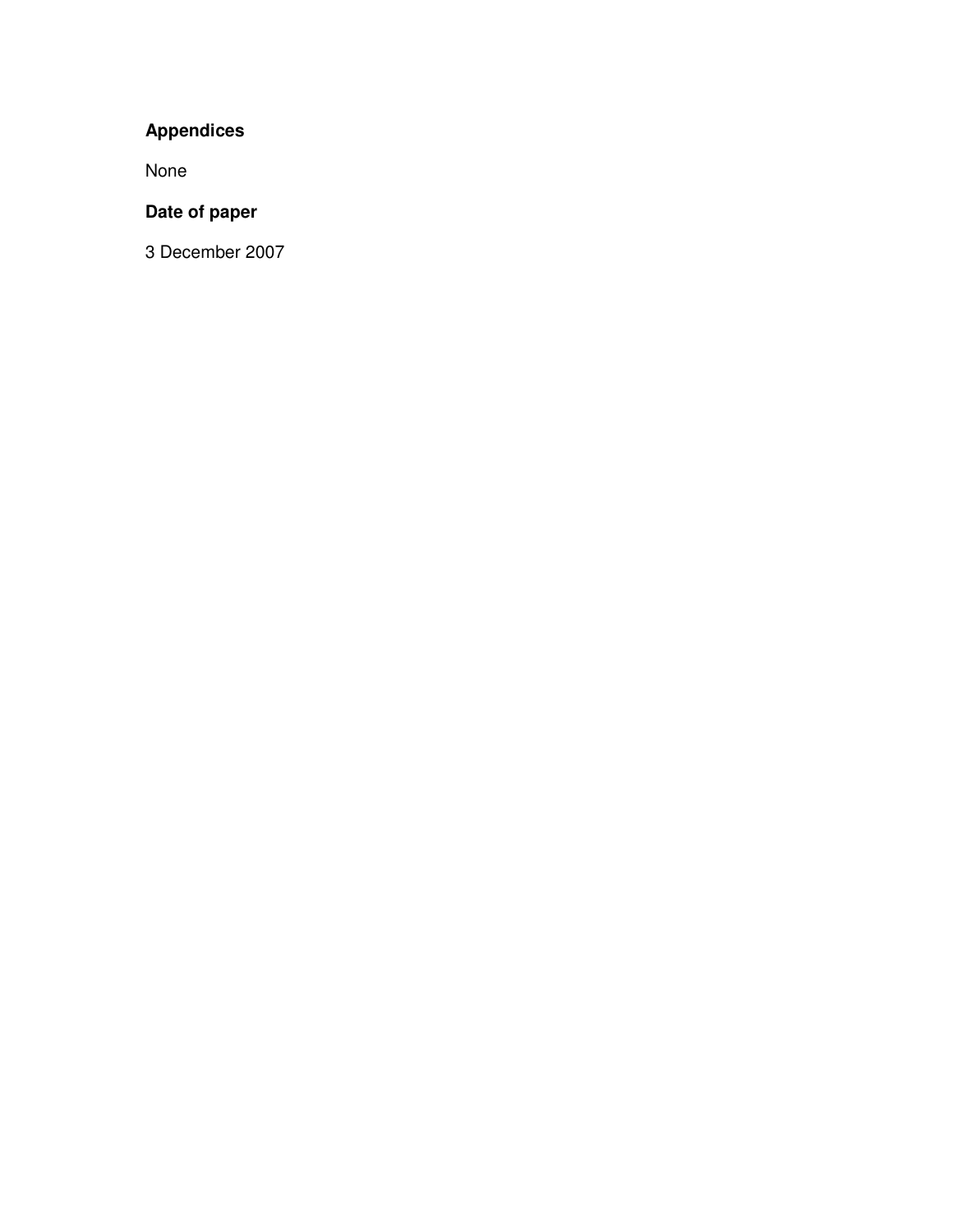# **Post-registration qualifications**

#### **Background and context**

At its meeting on 5 October 2005, the Council agreed to establish a Professional Liaison Group (PLG) to look at the issue of post-registration qualifications. Since that decision, the Council's work on this issue has been delayed in light of the review undertaken by the Department of Health (England) into the regulation of the non-medical professions and the subsequent government White Paper.

The Department of Health (England) publication 'The regulation of the nonmedical healthcare professions' concluded: 'Post registration qualifications should be recorded in the Register where the specialism is relevant to patient care and patient safety, and can be defined in terms of extra skills acquired, and is at a level substantially beyond basic registration.' This recommendation was supported in the recently published White Paper 'Trust, Assurance and Safety: the regulation of health professionals in the 21<sup>st</sup> century'.

The department further concluded: 'Marks in the Register should only be made where the specialism is relevant to patient care and patient safety, can be defined in terms of extra skills acquired, and is at a level substantially beyond basic registration. Work at band 7 of Agenda for Change or its equivalent (for example, a specialist physiotherapy team leader in a stroke unit) ought to be the threshold.'

In our consultation response to 'The regulation of the non-medical healthcare professions', the Council made a number of comments in relation to the recommendations. We said:

'We believe that there should be clear, published criteria for marking the Register, since there will evidently be qualifications that are relevant to registration, and those which are not.

# […]

We anticipate that such criteria could include:

- a clear link between the qualification in question, and a particular function or an occupational role which cannot be adequately and safely carried out within the qualification;
- a risk of harm to the public if the Register is not marked;
- a clear identification of how the identified risk would be mitigated by the Register being marked; and
- the necessity for either function or title to be restricted by marking the Register.'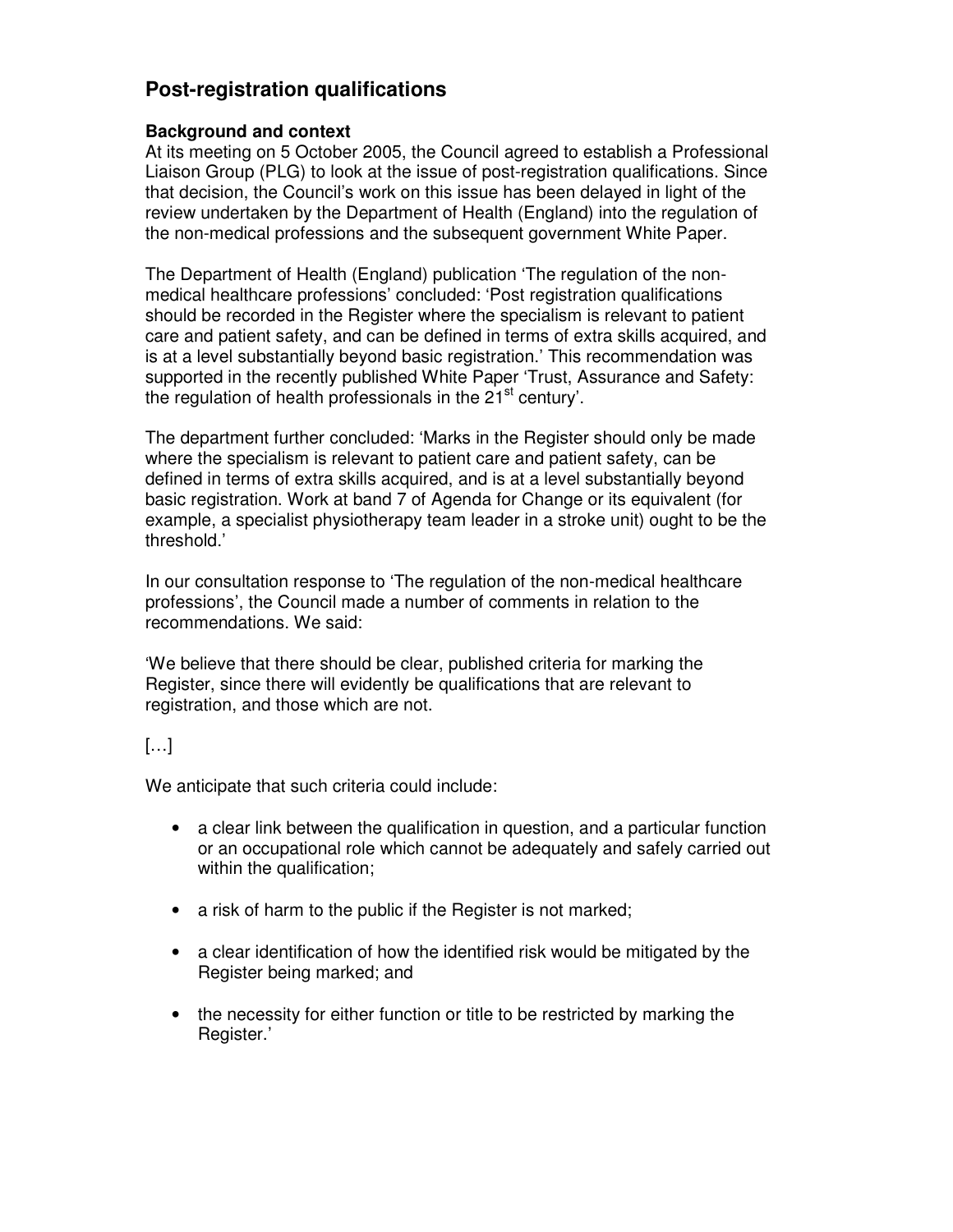#### **Legal context**

Article 19 (6) of the Health Professions Order ("the Order") 2001 provides that:

"In respect of additional qualifications which may be recorded on the Register the Council may establish standards of education and training and article 15(3) to (8) and articles 16 to 18 shall apply in respect of those standards as if they were standards established under article 15(1)(a)"

The rules and Order provide the Council with the powers to:

- record post-registration qualifications or additional competencies in the Register;
- approve post-registration qualifications for these purposes; and
- establish standards of education and training for post-registration entitlements.

It should be noted that the Order does not contain provisions to establish standards of proficiency for post-registration entitlements, only for parts of the Register.

#### **Annotations of the Register**

The Council currently annotates the Register to indicate where:

- a chiropodist / podiatrist has completed an approved course of training enabling them to sell/ supply prescription only medicines (POM) and/or administer local anaesthesia (LA);
- a chiropodist / podiatrist, physiotherapist or radiographer has completed an approved course of training enabling them to become a supplementary prescriber.

The Council is required to annotate the Register by another enactment, the Prescription Only Medicines (Human Use) Order 1997, an order under the Medicines Act 1968.

The Council approves both pre-registration chiropodist and podiatry programmes which contain the LA and POM components and stand alone, post-registration programmes.<sup>1</sup> The Council also approves programmes in supplementary prescribing (a purely post-registration entitlement).

#### **A way forward**

Given the recent publication of the white paper, the Executive proposes that post registration qualifications is a subject on which the Council can now move forward.

Given the substantial work undertaken by the Council in providing its input into the review of non-medical regulation, in particular the indicative criteria included as part of its consultation response, the Executive proposes that, at this stage, it is not necessary to establish a Professional Liaison Group (PLG).

 1 The Council recently agreed that POM modules which form part of already approved preregistration programmes can be approved for the purposes of direct entry, subject to an additional paper based assessment against SET 2 of the standards of education and training.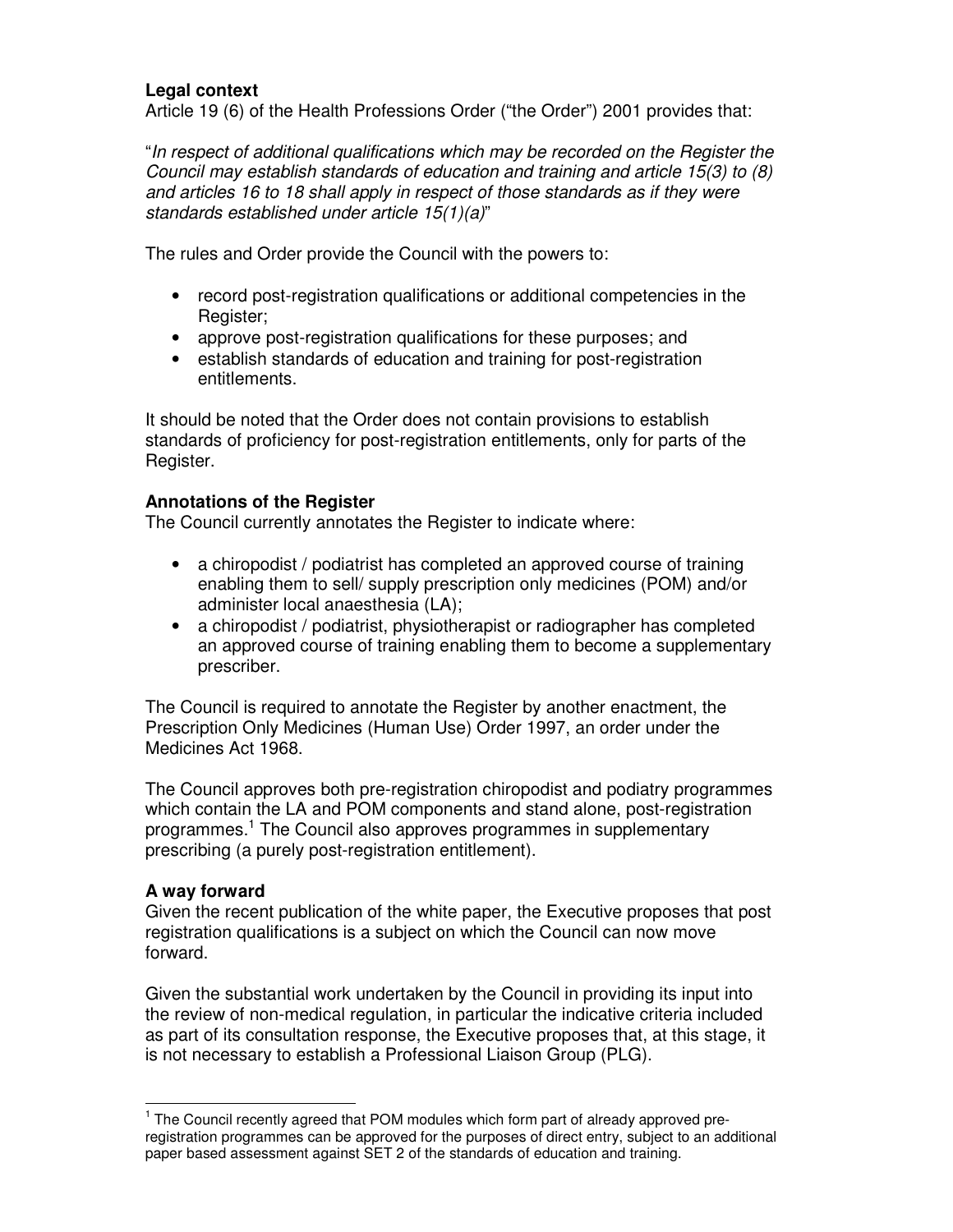Instead, the Executive proposes that a discussion meeting should take place in early 2008. The meeting would involve representatives from a variety of stakeholders with an interest in this area, including professional bodies, education organisations and employers. The purpose of the meeting would be to benefit from the discussion and input of our key stakeholders in this area. In particular participants would be asked to discuss such issues as:

- Should HPC annotate the Register to show a greater range of postregistration qualifications? If yes, what would the benefits to public protection be? If not, why not?
- Are the indicative criteria included in our consultation response appropriate?
- Should post-registration qualifications be directly approved by HPC (as for pre-registration programmes)? If not, how else might they be approved?
- What existing post-registration qualifications are there and do they meet the indicative criteria?

One of the outcomes of the discussion meeting could be a consultation document outlining our understanding of the issues in this area and draft criteria and inviting comments from our wider stakeholders. The consultation might be a means of engaging with this issue and in forming the Council's next steps.